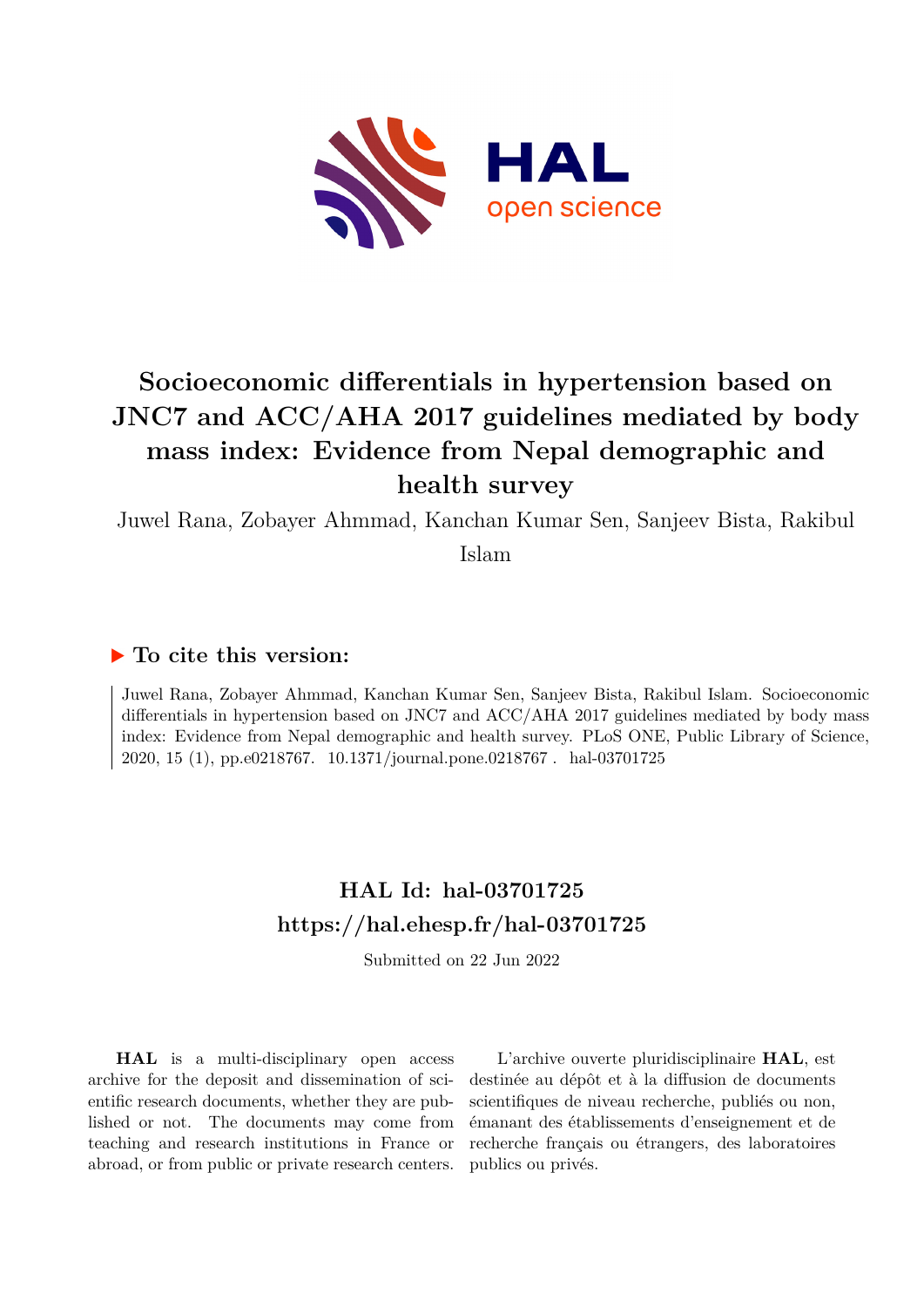

# $\blacksquare$  OPEN ACCESS

**Citation:** Rana J, Ahmmad Z, Sen KK, Bista S, Islam RM (2020) Socioeconomic differentials in hypertension based on JNC7 and ACC/AHA 2017 guidelines mediated by body mass index: Evidence from Nepal demographic and health survey. PLoS ONE 15(1): e0218767. [https://doi.org/10.1371/](https://doi.org/10.1371/journal.pone.0218767) [journal.pone.0218767](https://doi.org/10.1371/journal.pone.0218767)

**Editor:** Bryan L. Sykes, University of California-Irvine, UNITED STATES

**Received:** June 7, 2019

**Accepted:** January 2, 2020

**Published:** January 27, 2020

**Peer Review History:** PLOS recognizes the benefits of transparency in the peer review process; therefore, we enable the publication of all of the content of peer review and author responses alongside final, published articles. The editorial history of this article is available here: <https://doi.org/10.1371/journal.pone.0218767>

**Copyright:** © 2020 Rana et al. This is an open access article distributed under the terms of the Creative Commons [Attribution](http://creativecommons.org/licenses/by/4.0/) License, which permits unrestricted use, distribution, and reproduction in any medium, provided the original author and source are credited.

**Data Availability Statement:** All data files are available from the DHS program database: [https://](https://dhsprogram.com/data/dataset/Nepal_Standard-DHS_2016.cfm?flag=0) RESEARCH ARTICLE

# Socioeconomic differentials in hypertension based on JNC7 and ACC/AHA 2017 guidelines mediated by body mass index: Evidence from Nepal demographic and health survey

 $J$ uwel <code>Rana $_{\textbf{D}}$ 1,2,3 $_{\textbf{*}}$ , Zobayer Ahmmad $^{4}$ , Kanchan Kumar Sen $_{\textbf{D}}$ 5, Sanjeev Bista $^{6}$ , Rakibul</code> **M. Islam7**

**1** Research and Innovation Department, South Asia Institute for Social Transformation (SAIST), Dhaka, Bangladesh, **2** Department of Public Health, North South University, Dhaka, Bangladesh, **3** Department of Biostatistics and Epidemiology, University of Massachusetts Amherst, Amherst, Massachusetts, United States of America, **4** Department of Sociology, University of Utah, Salt Lake City, Utah, United States of America, **5** Department of Statistics, University of Dhaka, Dhaka, Bangladesh, **6** Advanced Biostatistics and Epidemiology, Ecole des Hautes Etudes en Sante Publique, Rennes, France, **7** Department of Epidemiology and Preventive Medicine, Monash University, Melbourne, Australia

\* juwelranasoc@gmail.com

# Abstract

# **Background**

Unlike developed countries, higher socioeconomic status (SES-education, and wealth) is associated with hypertension in low and middle-income countries (LMICs) with limited evidence. We examined the associations between SES and hypertension in Nepal and the extent to which these associations vary by sex and urbanity. The body mass index (BMI) was examined as a secondary outcome and assessed as a potential mediator.

## **Materials and methods**

We analyzed the latest Nepal Demographic and Health Survey data ( $N = 13,436$ ) collected between June 2016 and January 2017, using a multistage stratified sampling technique. Participants aged 15 years or older from selected households were interviewed with an overall response rate of 97%. Primary outcomes were hypertension and normal blood pressure defined by the widely used Seventh Report of the Joint National Committee (JNC7) and the American College of Cardiology/American Heart Association (ACC/AHA) 2017.

# **Results**

The prevalence of hypertension was higher in Nepalese men than women. The likelihood of being hypertensive was significantly higher in the higher education group compared with the lowest or no education group for men (OR 1.89 95% CI: 1.36, 2.61) and for women (OR 1.20 95% CI: 0.79, 1.83). People in the richest group were more likely to be hypertensive compared with people in the poorest group for men (OR 1.66 95% CI: 1.26, 2.19) and for women (OR 1.60 95% CI: 1.20, 2.12). The associations between SES (education) and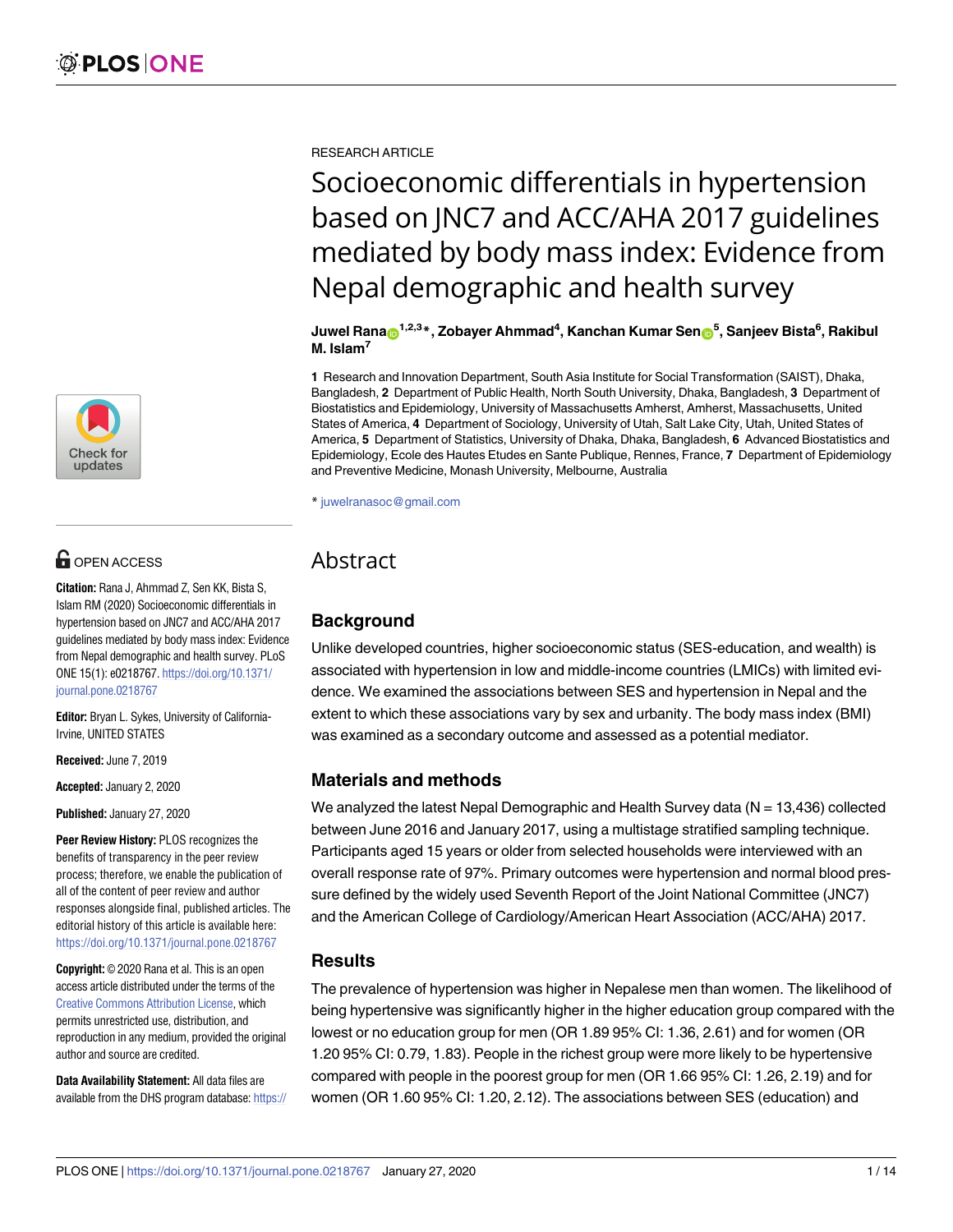#### [dhsprogram.com/data/dataset/Nepal\\_Standard-](https://dhsprogram.com/data/dataset/Nepal_Standard-DHS_2016.cfm?flag=0)[DHS\\_2016.cfm?flag=0.](https://dhsprogram.com/data/dataset/Nepal_Standard-DHS_2016.cfm?flag=0)

**Funding:** The author(s) received no specific funding for this work.

**Competing interests:** The authors have declared that no competing interests exist.

#### hypertension were partially modified by sex and fully modified by urbanity. BMI mediated these associations.

#### **Conclusions**

The higher SES was positively associated with the higher likelihood of having hypertension in Nepal according to both JNC7 and ACC/AHA 2017 guidelines. These associations were mediated by BMI, which may help to explain broader socioeconomic differentials in cardiovascular disease (CVD) and related risk factors, particularly in terms of education and wealth. Our study suggests that the mediating factor of BMI should be tackled to diminish the risk of CVD in people with higher SES in LMICs.

# **Introduction**

Hypertension is a growing public health problem in low and middle-income countries (LMICs) with concurrent risks of cardiovascular and kidney diseases [1, 2]. A review warned that although about three-quarters of people with hypertension (639 million people) live in LMICs, there is no improvement in awareness or control rates [1]. Hypertension is a major contributor to death and disability in South Asian countries, including Nepal with a low level of control and awareness [3–6]. The World Health Organization (WHO) implemented 'STEPwise approach to surveillance' (STEPS) using nationally representative sample in 2008 and 2013 reported an increasing trend of prevalence of hypertension among 15–69 years Nepalese population ranging from 21.5% in 2008 to 26.0% in 2013 [7, 8]. Based on the recent Nepal Demographic and Health Survey (NDHS) 2016, Kibria and colleagues reported that the estimated prevalence of hypertension in Nepal using the widely used Seventh Report of the Joint National Committee (JNC7) guideline was 21.2%, and the corresponding prevalence was 44.2% when using a new hypertension guideline recommended by the American College of Cardiology/American Heart Association 2017 (ACC/AHA 2017) [9, 10]. This study demonstrated that the prevalence of hypertension increased to 23% when using new ACC/AHA guideline, with the highest increase in the richest and obese population [11].

Despite an increasing prevalence of hypertension in Nepal, research exploring complex interrelationship between socioeconomic status (SES), indicated by education levels and wealth quintiles, and hypertension is limited. Moreover, this association is complex, unlike developed countries, in LIMCs. For instance, the prevalence of hypertension is higher among low SES groups in developed countries, while it is substantially higher among high SES groups in LMICs [12–15].

The reasons for the high prevalence of hypertension in the low SES group in developed countries include higher smoking rates, higher body mass index (BMI), and lack of exercise compared with higher SES groups [16]. The opposite pattern is observed in LMICs, where a higher prevalence of these risk factors is observed in higher SES groups compared with low SES groups. A recent review found that people in higher SES groups in LMICs were less likely to be physically active and consume more fats, salt, and processed food than low SES groups [17]. Furthermore, studies also found that BMI is exponentially increasing in people in LIMCs, which are the key modifiable risk factors for hypertension [18–20]. Thus, we hypothesized that there would be positive associations between high SES and hypertension in Nepal, and the level of BMI will at least partially mediate these associations. The primary aim of this study was (i) to assess the associations between SES and hypertension in Nepal, and the extent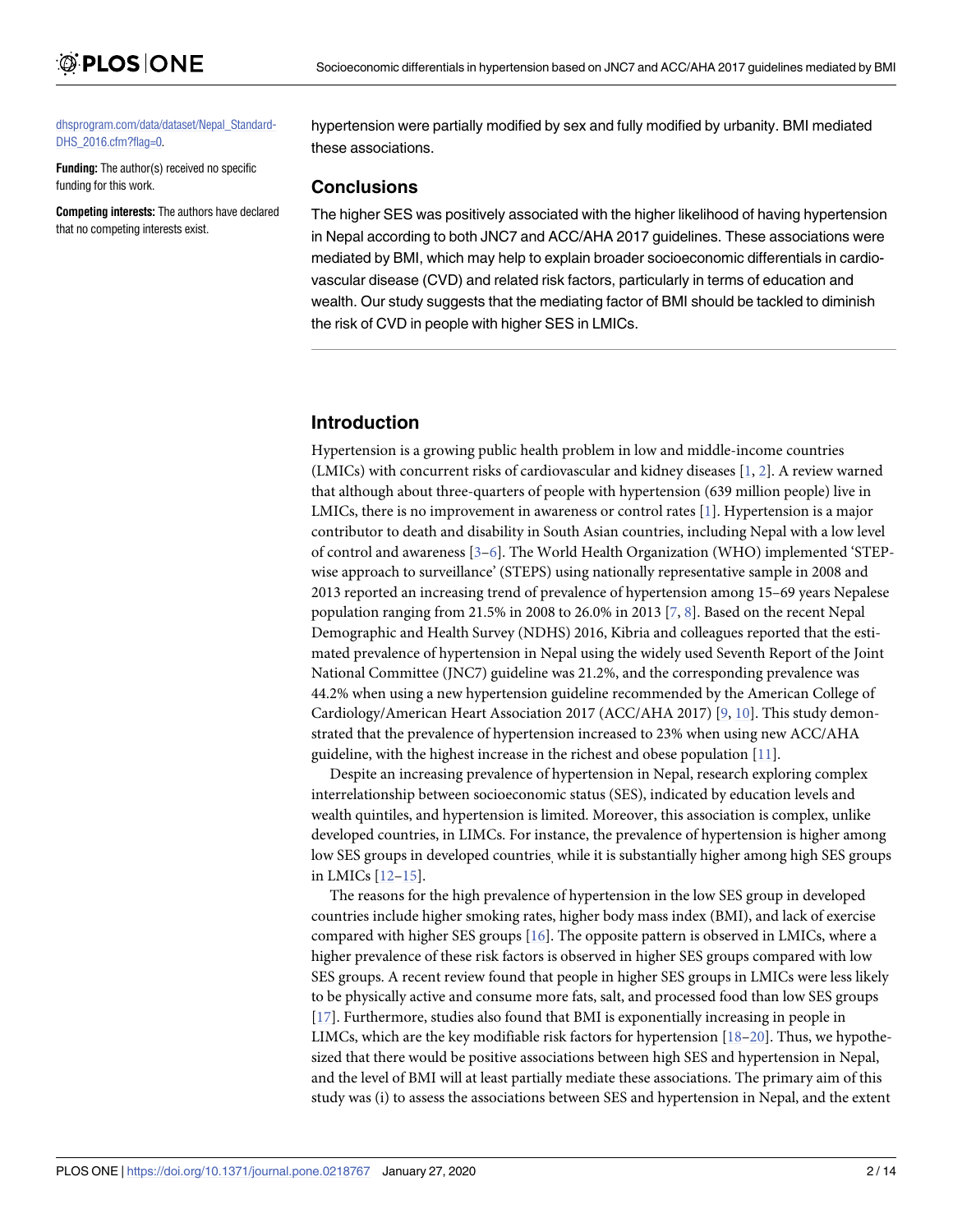to which these associations vary by gender and urbanity; and (ii) to examine whether BMI attenuates the associations between SES and hypertension and, the extent to which BMI explain these associations. The secondary aim of this study was to examine associations of BMI with SES and the extent to which these associations vary by gender and urbanity.

# **Materials and methods**

#### **Data source**

The study analyzed the nationally representative Nepal Demographic and Health Survey (NDHS) 2016 data, collected between June 2016 and January 2017. The Nepal Health Research Council and the ICF International institutional review board approved the NDHS 2016 survey protocol. The household head provided written informed consent before the interview. For the current study, we obtained approval to use the data from ICF in June 2018.

### **Survey design and study populations**

The updated version of the census frame of the National Population and Housing Census 2011 conducted by the Central Bureau of Statistics was used as the sampling frame for the NDHS 2016. The households of the NDHS 2016 were selected in two ways based on the urban/rural locations. Firstly, the two-stage stratified sampling process was used in rural areas where wards were selected in the first stage as a primary sampling unit (PSUs), and households were selected in the second stage. Secondly, three-stage stratified sampling was used in urban areas to select households where wards were selected in the first stage (PSUs), enumeration areas (EA) were selected from each PSU in the second stage and households were selected from EAs in the third stage. There were 14 sampling strata in the NDHS 2016, where wards were selected randomly from each stratum. A total of 383 wards were selected altogether, 184 from urban and 199 from rural areas. Finally, a total of 11,490 households (rural- 5,970 and urban-5,520) were selected for the NDHS 2016 [21]. Flowchart of the analytic sample selection process is given as a supplementary figure (S2 File).

The trained interviewers collected data visiting the households. The overall response rate was approximately 97%. Blood pressure (BP) was measured among 15,163 individuals with 6,394 men and 8,769 women aged 15 years and above. In our study, a total unweighted sample was 13,371 comprising men (5,535) and women (7,836), after excluding participants aged *<*18 years and discarding the missing and extreme values. The total weighted analytic sample was 13,436 participants (men 5,646 and women 7,790) aged 18 years and above. Details of the NDHS 2016, including survey design, sample size determination, and questionnaires, have been described elsewhere [21].

#### **Measures of outcomes: Blood pressure outcomes**

Hypertension and normal blood pressure were considered as the outcome variables in the study defined by both JNC7, and ACC/AHA 2017 guidelines (Table 1) [9, 10]. Three measurements of blood pressure (systolic and diastolic blood pressures) were taken for each participant with an interval of 5 minutes between the measurements by UA-767F/FAC (A&D Medical) blood pressure monitor. Systolic blood pressure (SBP) and diastolic blood pressure (DBP) were defined by taking the average of three SBP and three DBP measurements, respectively. We used both 'measurement-only' and 'medical/clinical' definitions to generate independent binary outcomes for 'hypertension' and 'normal blood pressure' based on both guidelines. The 'measurement-only' definition was developed solely based on the cut-off points that accounted for the average of three SBP and three DBP measurements. The 'medical/clinical' definition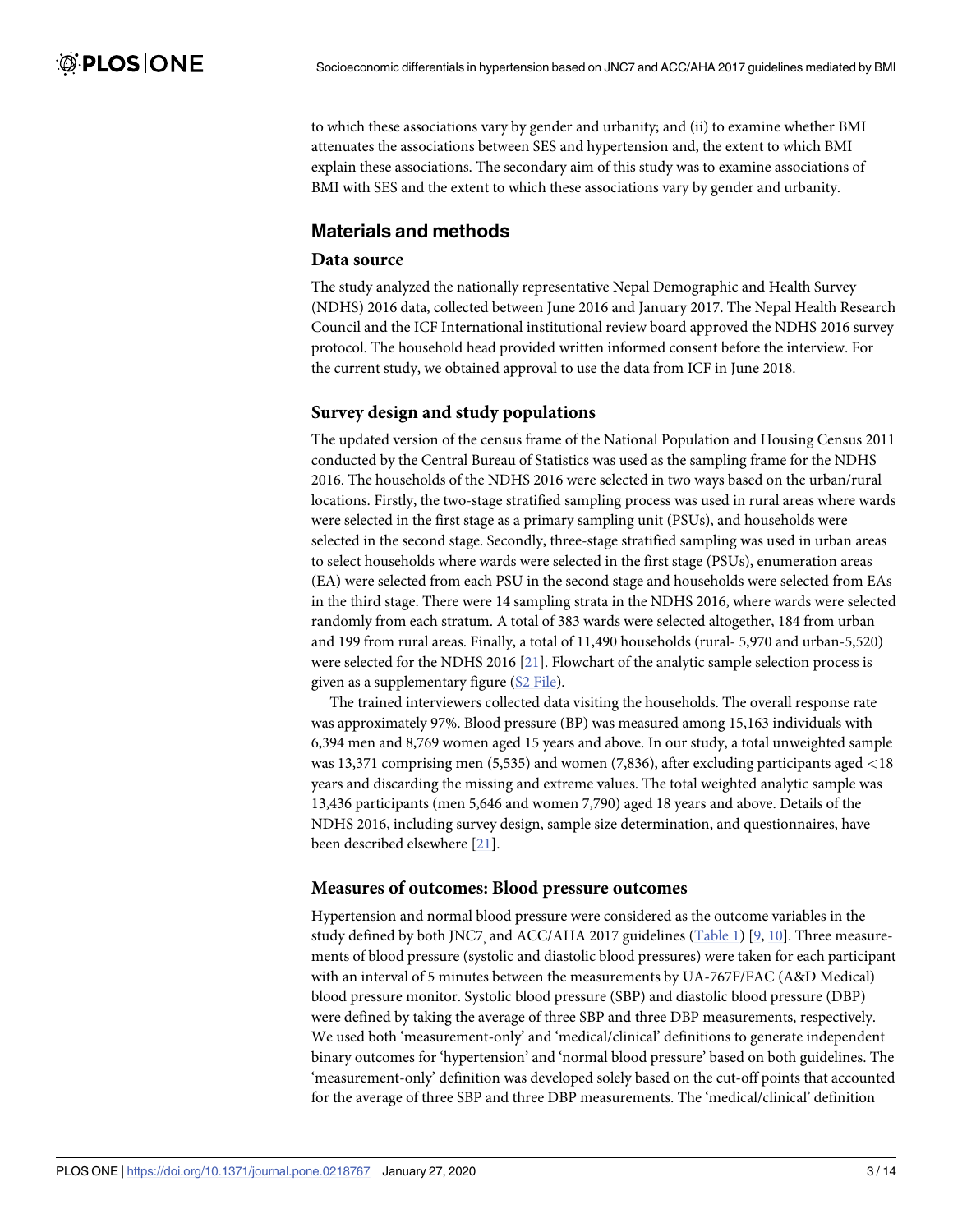| <b>Blood pressure outcomes</b>                        | <b>Measurement-only definitions</b>      | <b>Medical definitions</b>                                                                                                                                                              |
|-------------------------------------------------------|------------------------------------------|-----------------------------------------------------------------------------------------------------------------------------------------------------------------------------------------|
| Hypertension $(JNC7)^{T}$                             | $SBP > 140$ mmHg or $DBP > 90$<br>mmHg   | Meet any of the following three criteria:<br>(1) $SBP > 140$ mmHg or $DBP > 90$ mmHg<br>(2) Doctor/nurse diagnosed high blood pressure<br>(3) Taking blood pressure-lowering medication |
| Hypertension (ACC/AHA 2017) <sup><math>*</math></sup> | $SBP \ge 130$ mmHg or DBP $> 80$<br>mmHg | Meet any of the following three criteria:<br>(1) $SBP > 130$ mmHg or $DBP > 80$ mmHg<br>(2) Doctor/nurse diagnosed high blood pressure<br>(3) Taking blood pressure-lowering medication |
| Normal blood pressure (JNC7 or<br>ACC/AHA 2017        | $SBP < 120$ mmHg and DBP<br>$<$ 80 mmHg  | $SBP \leq 120$ mmHg and DBP $\leq 80$ mmHg, no diagnosis of high blood pressure, and not taking<br>blood pressure-lowering medication                                                   |

#### **Table 1. Definitions of blood pressure outcome used in the study.**

† JNC7 = The Seventh Report of the Joint National Committee

‡ ACC/AHA 2017 = The 2017 American College of Cardiology/American Heart Association

<https://doi.org/10.1371/journal.pone.0218767.t001>

accounted for 'measurement-only' definition plus medical diagnosis by a health professional as having high blood pressure and/or taking blood pressure-lowering medication (Table 1).

#### **Measures of exposure: Socioeconomic status**

Three indicators such as education levels, wealth quintiles, and employment status are most commonly used in several studies to assess the SES of a participant [12, 15]. However, we omitted employment status from our assessment of SES and subsequent analyses due to a large number of missing values as the majority of the women in South Asia are not involved in the formal employment. The NDHS 2016 provided data for a derived wealth quintile using the principal component analysis taking scores of a household's durable and nondurable assets. Firstly, households are given scores using principal component analysis based on the number and kinds of consumer goods they own. Secondly, to get the wealth quintiles, the distribution of scores was divided into five equal sizes named as poorest, poorer, middle, richer, and richest. Education was an ordinal measure of self-reported levels of education, which was grouped into four different categories (no education/preschool, primary, secondary, and higher education) in the NDHS 2016. In our study, the SES measures were not indexed for two main reasons. Firstly, different indicators of SES tend to have different theoretical pathways to BMI and blood pressure outcomes. Secondly, SES indicators might be causally related to each other; and they build on each other according to the life course models [22].

#### **Body mass index**

The BMI was used in the study as both continuous and categorical variables. We followed both the South-Asian specific and global definition of BMI.

#### **Statistical analysis**

Our primary statistical analyses assessed the sex and urbanity stratified associations of educational levels and wealth quintiles with blood pressure outcomes using both the measurementonly and medical definitions. To characterize the shapes of the associations, we calculated sex and urbanity stratified adjusted odds ratios (ORs) and 95% confidence intervals (CIs) within each level of education or wealth quintiles by using the binary logistic regression models. We used a cut off of 10% change in the stratified analysis as well as tested interaction term to identify differences in hypertension by sex and urbanity.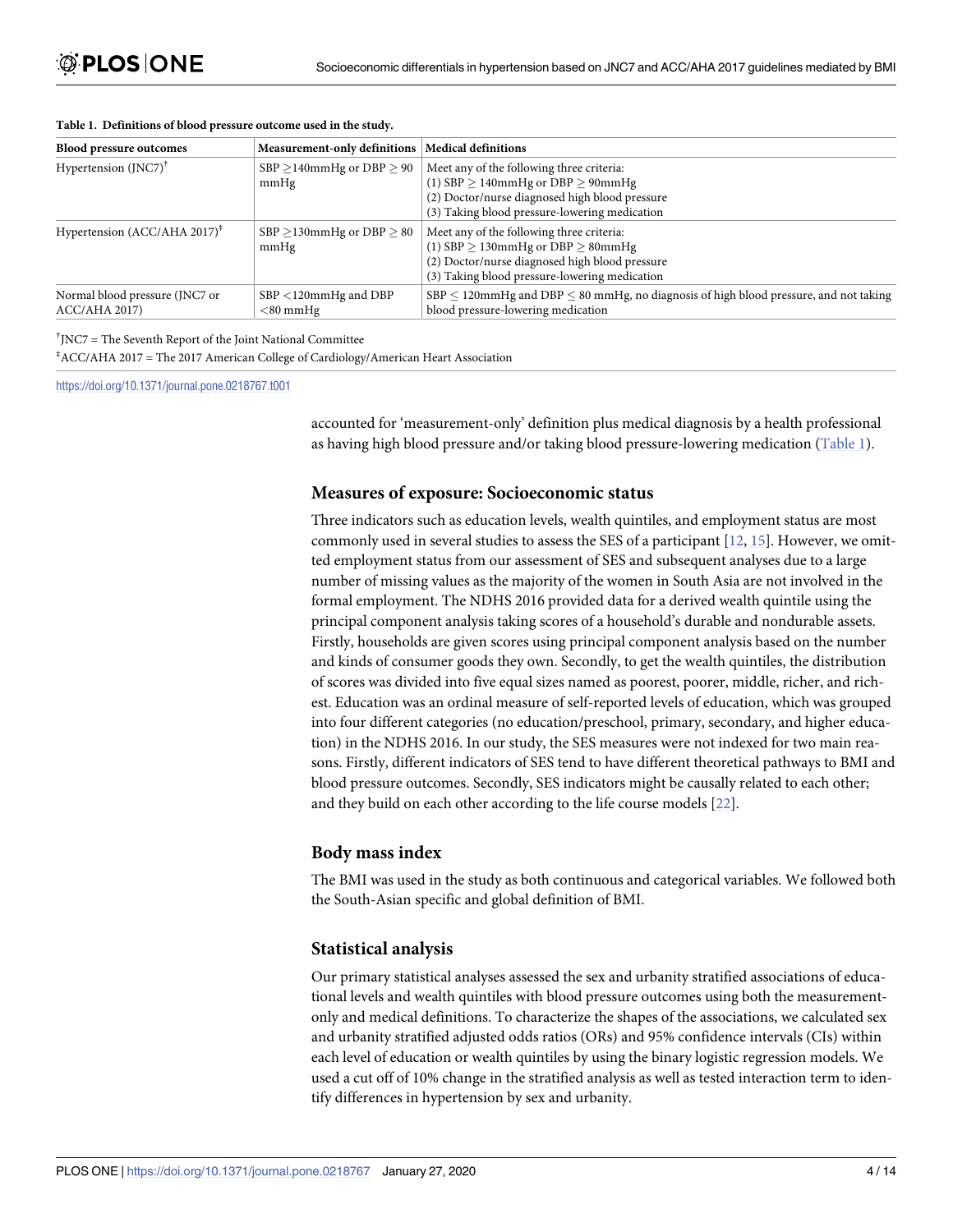We further tested whether BMI mediates the associations between SES and blood pressure outcomes. We employed the following two approaches for testing mediation effect of BMI: The first approach was the "reduction-in-estimate criterion," approach- a rule of thumb, which assessed whether the inclusion of mediator variable-BMI attenuated the associations or effects for the main predictors across nested models. Hence, we constructed two nested models stratified by sex, and coefficients were progressively adjusted for age, marital status, urbanity, and second-hand smoking in Models I(a), II(a), III(a). Coefficients were further adjusted for prior determined mediator-BMI in Models I(b), II(b), III(b) to observe changes in the coefficients of predictors. We considered that there is a mediation effect using a cut off of 10% reduction in the effect estimate (coefficients) after adjusting for mediator-BMI in the respective models.

The second step was the "indirect effect" approach, which formally examined the statistical significance of an indirect effect using the product of coefficients approach [23]. For assessing the indirect effect of BMI on these binary outcomes, we used the generalized structural equation modeling (GSEM) in Stata because this approach is commonly used and can detect which variables are continuous and which are binary. It requires information for each link in the proposed mediation process [Mediator Variable (MV) regressed on Independent Variable (IV) and Covariates (CV) and Dependent Variable (DV) regressed on MV, IV, and CV] [24, 25]. In supplemental analyses, we replicated the process for 5000 bootstraps for statistical significance, which provided substantially identical indirect effects along with standard errors and biasedcorrected 95% CI for the indirect effect of SES [24].

Additionally, we examined the adjusted associations between SES and BMI as a continuous outcome. Moreover, the adjusted sex and urbanity stratified associations between SES and binary outcome-overweight/obese (using both global and South Asia-specific cut-offs for BMI) were assessed to observe differences in overweight/obesity by sex and urbanity.

For examining the associations between SES and hypertension, all potential confounders for each predictor were selected using prior knowledge and directed acyclic graphs (DAGs) to avoid the 'Table 2 fallacy' in a multivariable model and to observe unbiased total effect estimates for predictors [26, 27].

For the brevity, we have reported 'measurement-only definition' of hypertension/normal blood pressure, if not stated otherwise, especially when we assessed associations between hypertension/normal blood pressure and SES. However, similar analyses for 'medical definition' of hypertension have been provided as supplementary data (S1 File). Comparable analyses based on the new guideline of ACC/AHA 2017 have also been given as supplementary data. Two-sided *P*-values and 95% CIs are presented. The complex survey design effects were accounted in all performed analyses for reducing differences due to oversampling, variation in the probability of selection and non-response in the NDHS 2016. All analyses were performed using Stata 15 (StataCorp).

#### **Results**

#### **General characteristics of study participants**

Of 13,436 participants, 7,790 (58%) were women, and 5,645 (42%) were men, with a mean age of 40.7 (SE  $\pm$ 0.10) years (Table 2). More than half (61.1%) of the population lived in urban areas with no significant sex difference. About 40% of the population had no education, and men were more likely to be educated than women at each level of education (p *<*0.001). Men were also more likely to be wealthier than women were (p *<*0.0001).

A similar trend was found for employment status where men were about 24% higher in employment status than women were ( $p < 0.001$ ). Mean BMI was significantly higher among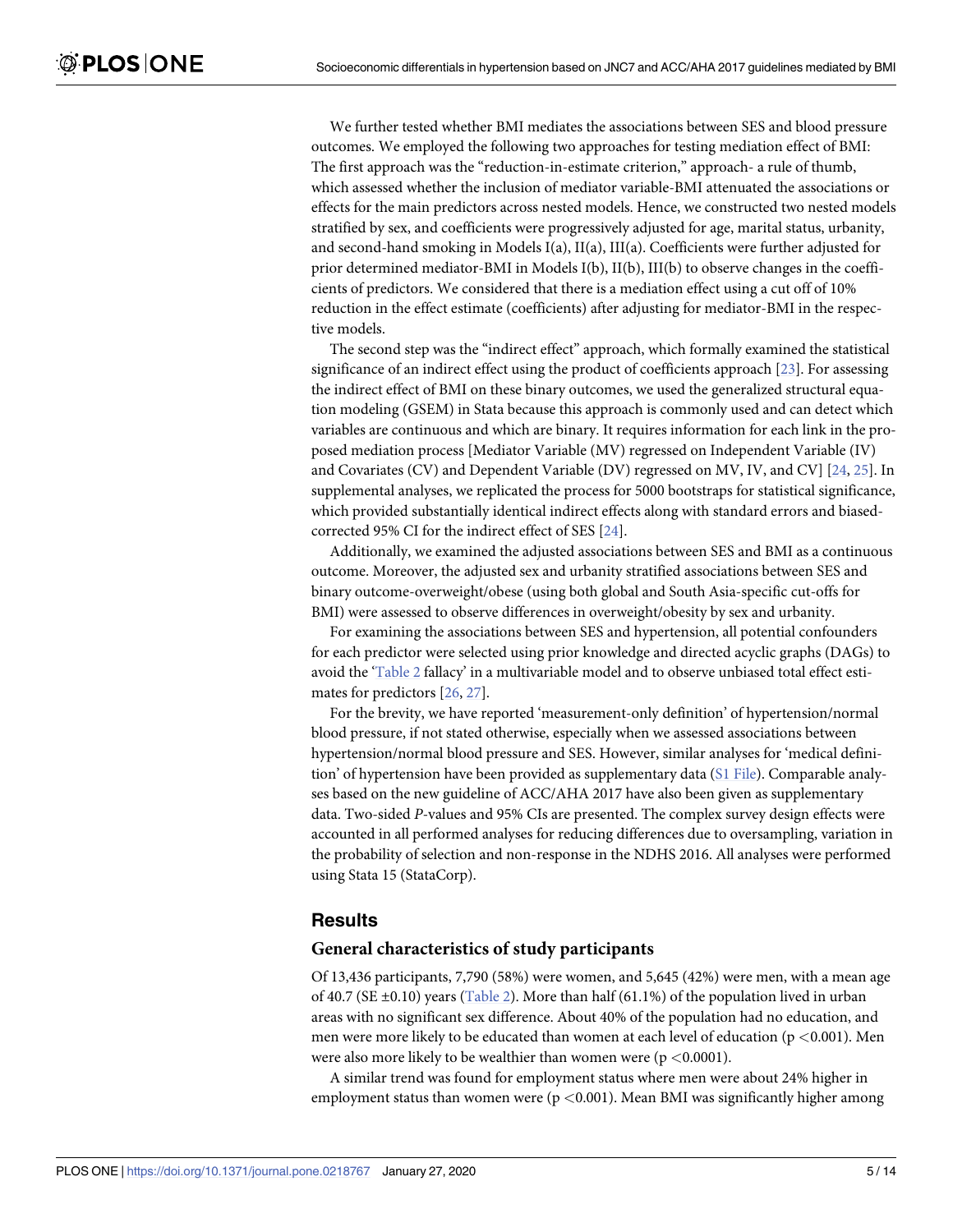| Characteristics                                 | Overall $(n = 13 436)$ | Men<br>$(n = 5645)$ | Women<br>$(n = 7790)$ | p-value |  |
|-------------------------------------------------|------------------------|---------------------|-----------------------|---------|--|
| Mean Age (SE, standard error)                   | 40.7(0.1)              | 42.59 (0.28)        | 39.30 (0.19)          | < 0.001 |  |
| Marital Status (%)                              |                        |                     |                       |         |  |
| Unmarried                                       | 1569 (11.7)            | 872 (15.4)          | 698 (9.0)             | < 0.001 |  |
| Married                                         | 11 867 (88.3)          | 4 774 (84.6)        | 7092 (91.0)           |         |  |
| <b>Education Levels (%)</b>                     |                        |                     |                       |         |  |
| No education/preschool                          | 5498 (40.9)            | 1474 (26.1)         | 4024 (51.7)           | < 0.001 |  |
| Primary                                         | 2281 (17.0)            | 1194 (21.2)         | 1087 (14.0)           |         |  |
| Secondary                                       | 3709 (27.6)            | 1958 (34.7)         | 1751 (22.5)           |         |  |
| Higher                                          | 1947 (14.5)            | 1020(18.1)          | 928 (11.9)            |         |  |
| <b>Employment Status (%)</b>                    |                        |                     |                       |         |  |
| Unemployed                                      | 2777 (30.6)            | 557 (15.9)          | 2,220(40.0)           | < 0.001 |  |
| Employed                                        | 6287 (69.4)            | 2956 (84.15)        | 3331 (60.0)           |         |  |
| Wealth Index (%)                                |                        |                     |                       |         |  |
| Poorest                                         | 2405 (17.9)            | 993 (17.6)          | 1412 (18.1)           | < 0.001 |  |
| Poorer                                          | 2613(19.5)             | 1054(18.7)          | 1559 (20.0)           |         |  |
| Middle                                          | 2693 (20.0)            | 1091 (19.3)         | 1603(20.6)            |         |  |
| Richer                                          | 2936 (21.9)            | 1280 (22.8)         | 1656(21.3)            |         |  |
| Richest                                         | 2787 (20.8)            | 1228 (21.8)         | 1559 (20.0)           |         |  |
| Urbanity (%)                                    |                        |                     |                       |         |  |
| Urban                                           | 8205(61.1)             | 3475 (61.6)         | 4729 (60.7)           | 0.27    |  |
| Rural                                           | 5231 (38.9)            | 2171 (38.6)         | 3061 (39.3)           |         |  |
| Region (%)                                      |                        |                     |                       |         |  |
| Mountain                                        | 859 (6.4)              | 367(6.5)            | 491 (6.3)             | 0.60    |  |
| Hill                                            | 5922 (44.1)            | 2468 (43.7)         | 3454 (44.3)           |         |  |
| Terai                                           | 6655 (49.5)            | 2811 (49.8)         | 3844 (49.4)           |         |  |
| <b>Established Risk Factors of Hypertension</b> |                        |                     |                       |         |  |
| Mean Systolic Blood Pressure (SE)               | 117.7(0.2)             | 122.02(0.43)        | 114.57 (0.38)         | < 0.001 |  |
| Mean Diastolic Blood Pressure (SE)              | 78.3(0.1)              | 79.89 (0.32)        | 77.17 (0.26)          | < 0.001 |  |
| High Blood Pressure (Told by doctor, %)         | 1670(12.4)             | 763 (13.52)         | 907 (11.64)           | 0.004   |  |
| Medication for Blood Pressure (%)               | 578 (4.3)              | 260(4.61)           | 318 (4.08)            | 0.25    |  |
| Mean Body Mass Index (SE)                       | 22.1(0.0)              | 21.08 (0.72)        | 22.28(0.10)           | < 0.001 |  |
| Exposure to Secondhand Smoking (%)              | 6308 (47.0)            | 2718 (48.2)         | 3589 (46.08)          | 0.003   |  |
| Consumption of Caffeine (%)                     | 1058(8.0)              | 581 (10.3)          | 477 (6.12)            | < 0.001 |  |

#### **Table 2. Sample characteristics (weighted numbers and percentages unless stated otherwise).**

<https://doi.org/10.1371/journal.pone.0218767.t002>

women (22.28 vs. 21.08; *p<* 0.001) compared with men. Men were more likely to be exposed to secondhand smoking (p *<*0.003) compared with women.

## **Prevalence of hypertension by sex and urbanity**

Women were having lower prevalence of hypertension compared with men for both measured (16.0%, 95% CI: 14.8, 17.3 vs. 22.8%, 95% CI: 21.2, 24.5) and medical hypertension (21.7%, 95% CI: 20.4, 23.0 vs. 29.1%, 95% CI: 27.4, 30.8) and the differences were significant statistically in both measurements ( $p$ < 0.001) (Table 3). People living in urban areas were having higher prevalence of hypertension compared with people living in rural areas for both measured (19.5%, 95% CI: 18.7, 20.4 vs. 17.9%; 95% CI: 16.9, 19.0) and medical (26.2%, 95% CI: 25.2, 27.1 vs. 22.7%; 95% CI: 21.6, 23.8) hypertension and the differences were significant statistically (*p<* 0.001) only for medical hypertension. Comparable trends were observed for both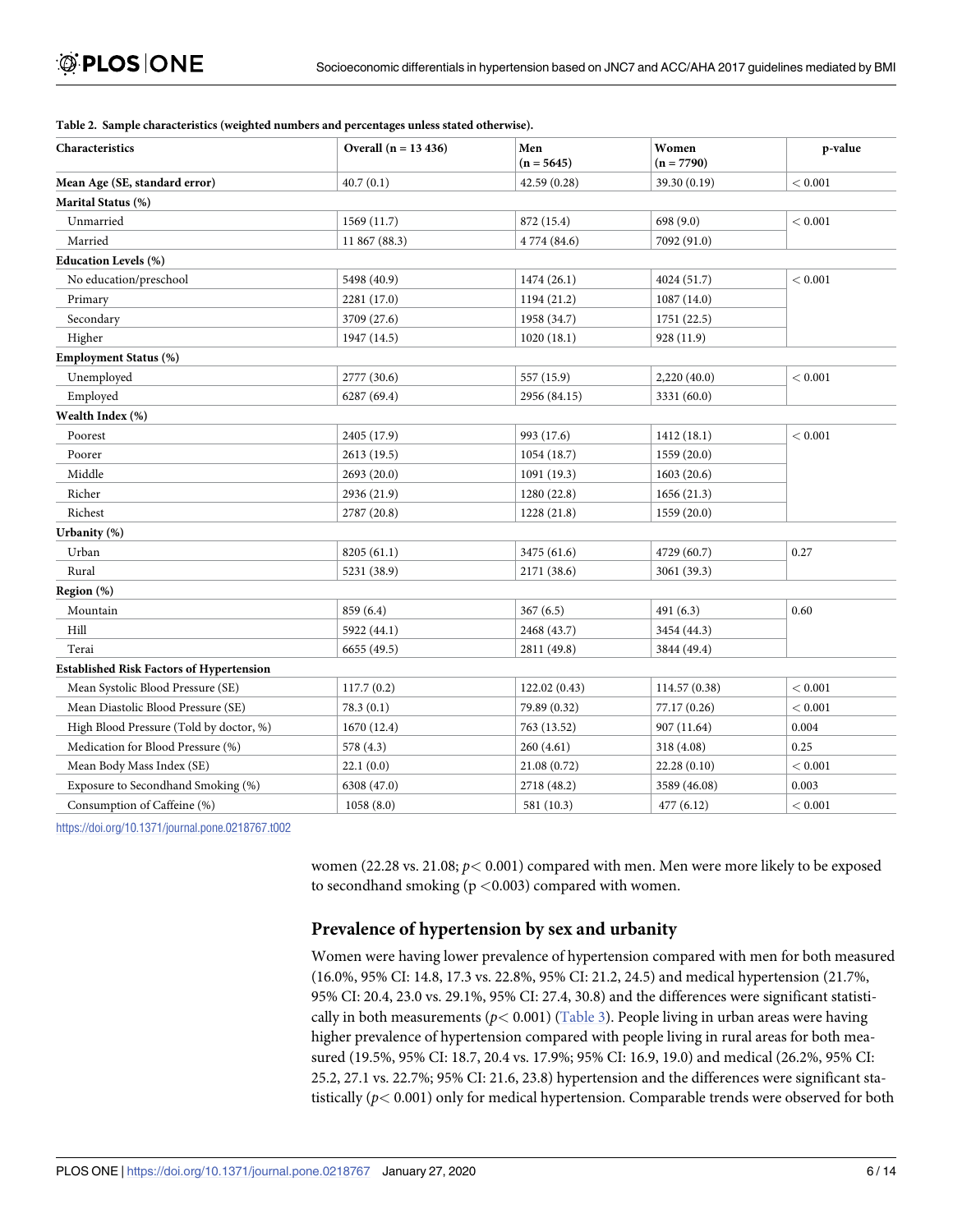| <b>Classification of Blood Pressure</b> | Overall n = 13 436 (%) [95%<br>CI] | Male<br>$n = 5645$ (%) [95%<br>CI] | Female<br>$n = 7790$ (%) [95%<br>CI] | p value | Urban<br>$n = 8,205$ (%) [95%<br>CI] | Rural<br>$n = 5,231$<br>(% )<br>$[95\%$ CI | p value |
|-----------------------------------------|------------------------------------|------------------------------------|--------------------------------------|---------|--------------------------------------|--------------------------------------------|---------|
| <b>INC7 Guideline</b>                   |                                    |                                    |                                      |         |                                      |                                            |         |
| Hypertension (measured)                 | 2538 (18.9) [17.7, 20.1]           | 1289 (22.8) [21.2,<br>24.5         | 1249(16.0)<br>[14.8, 17.3]           | < 0.001 | 1600 (19.5)<br>[18.7, 20.4]          | 938 (17.9)<br>[16.9, 19.0]                 | 0.22    |
| Hypertension (medical)                  | 3333 (24.8) [23.6, 26.0]           | $1645(29.1)$ [27.4,<br>30.8        | 1688(21.7)<br>[20.4, 23.0]           | < 0.001 | 2147(26.2)<br>[25.2, 27.1]           | 1186(22.7)<br>[21.6, 23.8]                 | 0.007   |
| Normal Blood Pressure<br>(measured)     | 7233 (53.8) [52.1, 55.6]           | 2581 (45.7) [43.5-<br>48.0         | 4652 (59.7)<br>[57.9, 61.5]          | < 0.001 | 4340 (52.9)<br>[51.8, 54.0]          | 2893 (55.3)<br>[54.0, 56.7]                | 0.22    |
| Normal Blood Pressure<br>(medical)      | 6888 (51.3) [49.7, 52.9]           | 2449 (43.4) [41.2,<br>45.6         | 4439 (57.0)<br>[55.3, 58.7]          | < 0.001 | 4113(50.1)<br>[49.1, 51.2]           | 2775(53.1)<br>[51.7, 54.4]                 | 0.11    |
| <b>ACC/AHA 2017 Guideline</b>           |                                    |                                    |                                      |         |                                      |                                            |         |
| Hypertension (measured)                 | 5728 (42.6)<br>[40.9, 44.4]        | 2772 (49.1)<br>[47.8, 50.4]        | 2956 (38.0)<br>[36.9, 39.0]          | < 0.001 | 3582 (43.7)<br>[42.6, 44.7]          | 2146(41.0)<br>[39.7, 42.4]                 | 0.18    |
| Hypertension (medical)                  | 6136 (45.7)<br>[44.1, 47.3]        | 2950 (52.3)<br>[51.0, 53.6]        | 3186 (40.9)<br>[39.8, 42.0]          | < 0.001 | 3848 (46.9)<br>[45.8, 48.0]          | 2288 (43.7)<br>[42.4, 45.1]                | 0.08    |
| Normal Blood Pressure<br>(measured)     | 7093 (52.8)<br>[52.0, 53.6]        | 2524 (44.7)<br>[43.4, 46.0]        | 4569 (58.7)<br>[57.6, 59.7]          | < 0.001 | 4251(51.8)<br>[50.7, 52.9]           | 2842 (54.3)<br>[53.0, 55.7]                | 0.20    |
| Normal Blood Pressure<br>(medical)      | 6763(50.3)<br>[49.5, 51.2]         | 2397 (42.5)<br>[41.2, 43.8]        | 4365(56.0)<br>[54.9, 57.1]           | < 0.001 | 4034 (49.2)<br>[48.1, 50.3]          | 2729 (52.2)<br>[50.8, 53.5]                | 0.10    |

#### **Table 3. Prevalence of hypertension by sex and urbanity in Nepal.**

<https://doi.org/10.1371/journal.pone.0218767.t003>

measurements in normal blood pressure (p *<*0.001). According to the new ACC/AHA 2017 guideline, there was an overall 21% increase in the prevalence of hypertension, with the highest increase in the male population (23%). Similar trends of sex differences were observed in hypertension (p *<*0.001) by both guidelines; however, significant urban-rural differences (p *>*0.05) were not observed.

#### **Socioeconomic status and hypertension by sex and urbanity**

Figs 1 and 2 explained the odds of blood pressure outcomes by education and wealth quintiles. The likelihood of being hypertensive (measured) was significantly higher in the higher education group compared with the lowest or no education group for men (OR 1.89 95% CI: 1.36, 2.61) and for women (OR 1.20 95% CI: 0.79, 1.83). People in the richest group were more likely to be hypertensive (measured) compared with people in the poorest group for men (OR 1.66 95% CI: 1.26, 2.19) and women (OR 1.60 95% CI: 1.20, 2.12). The overall associations between SES and hypertension were positive and statistically significant, modified by urbanity. However, the association between education and hypertension, not wealth and hypertension, was modified by gender (S1 File). Similar trends and associations between hypertension and SES were observed for ACC/AHA 2017 guidelines, and the effect of SES was modified by gender and urbanity (S2 File). Similarly, people with higher SES were less likely to have normal blood pressure compared with people in low SES (Figs 1 and 2, S1 File).

#### **Mediation effect of BMI on SES and hypertension**

Table 4 shows a reduction in estimates of SES after adjusting for mediator variable-BMI in the logistic regression models. At least a 10% change in the regression coefficients due to adjusting for mediator indicates its mediating effect. For the levels of education, the adjusted odds of hypertension (measured) significantly decreased, at least 10% throughout the models, and particularly BMI attenuated the association and level of significance for each primary, secondary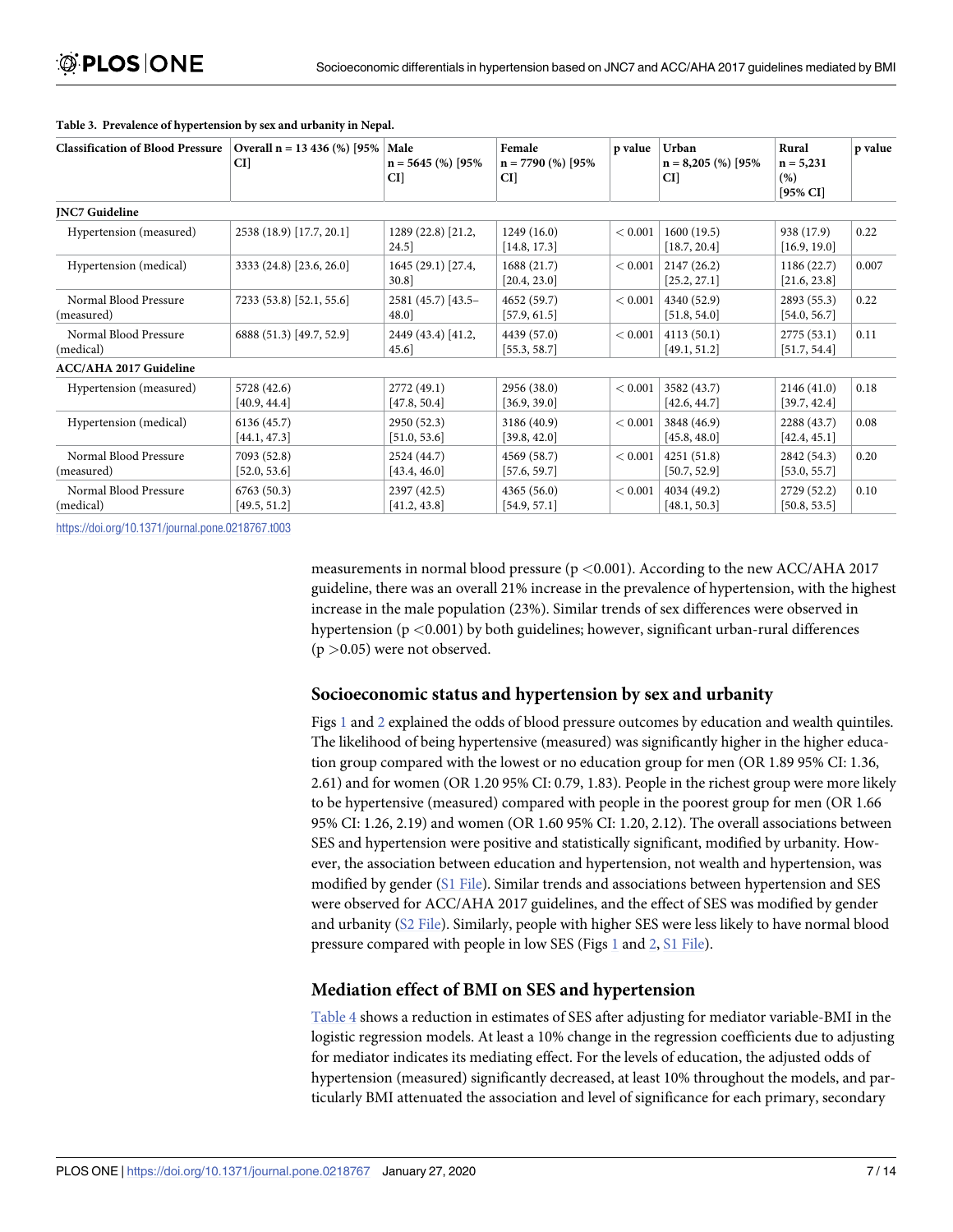

**Fig 1.** Association of (a) hypertension and (b) normal blood pressure (measured) with education levels by sex in Nepal. a) Hypertension and Education Levels b) Normal Blood Pressure and Education Levels. Odds ratios are adjusted for age, urbanity and marital status, and stratified by sex. Measurement-only outcomes are defined based on cut-off points: hypertension: SBP  $\geq$  140mmHg or DBP  $\geq$ 90mmHg; normal blood pressure: SBP  $\leq$  120mmHg and  $\text{DBP} \leq 80$  mmHg.

<https://doi.org/10.1371/journal.pone.0218767.g001>

and higher education category with hypertension (measured) in the models I, II and III. Table 4 also suggests that further adjustment for mediator-BMI in models reduced the effect size and level of significance in wealth quintiles and hypertension (measured). In other words, the further inclusion of BMI in the models has reduced the regression coefficients of



**Fig 2.** Association of (a) hypertension and (b) normal blood pressure (measured) with wealth quintiles by sex in Nepal. a) Hypertension and Wealth Quintiles b) Normal Blood Pressure and Wealth Quintiles. Odds ratios are adjusted for age, urbanity and marital status, and stratified by sex. Measurement-only outcomes are defined based on cut-off points: hypertension: SBP  $\geq$  140mmHg or DBP  $\geq$ 90mmHg; normal blood pressure: SBP  $\leq$  120mmHg and  $DBP \leq 80$  mmHg.

<https://doi.org/10.1371/journal.pone.0218767.g002>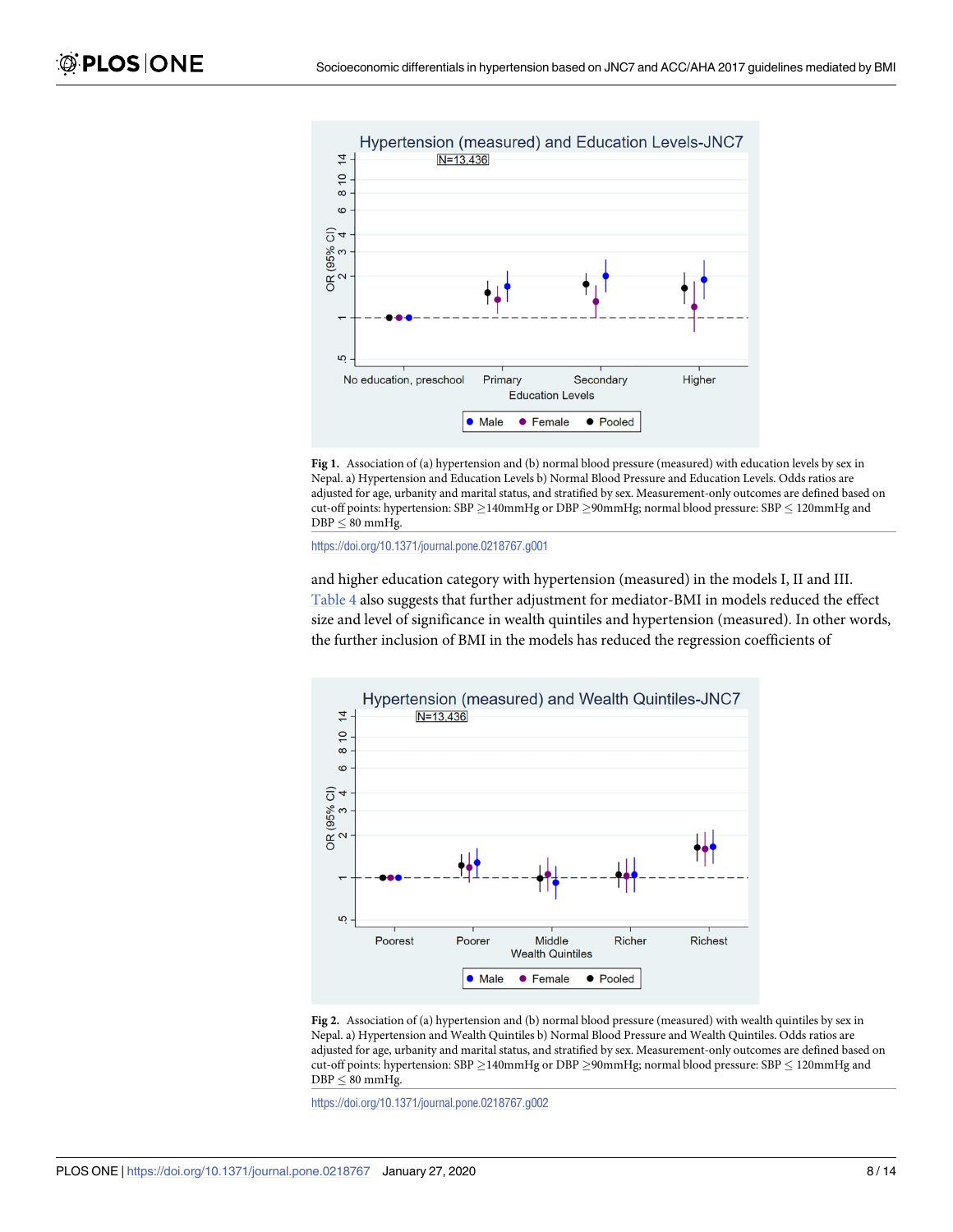| Predictor | Model I- Overall $(n = 13,436)$                                                                     |                                                       | Model II-Men $(n = 5,646)$                                           |                                                                                         | Model III-Women $(n = 7,790)$                                                      |                                                                                     |  |  |
|-----------|-----------------------------------------------------------------------------------------------------|-------------------------------------------------------|----------------------------------------------------------------------|-----------------------------------------------------------------------------------------|------------------------------------------------------------------------------------|-------------------------------------------------------------------------------------|--|--|
|           | <sup>a</sup> Regression Coefficients <sup>b</sup> Mediator Adjusted<br>without mediator (95%<br>CI) | <b>Regression Coefficients</b><br>$(95\% \text{ CI})$ | <sup>a</sup> Regression Coefficients<br>without mediator (95%)<br>CI | <sup>b</sup> Mediator Adjusted<br><b>Regression Coefficients</b><br>$(95\% \text{ CI})$ | <sup>a</sup> Regression<br>Coefficients without<br>mediator<br>$(95\% \text{ CI})$ | <sup>b</sup> Mediator Adjusted<br>Regression<br>Coefficients<br>$(95\% \text{ CI})$ |  |  |
|           | Hypertension (measured) by Education Levels (Ref. No education/preschool)                           |                                                       |                                                                      |                                                                                         |                                                                                    |                                                                                     |  |  |
| Primary   | 0.33                                                                                                | 0.19                                                  | 0.53                                                                 | 0.40                                                                                    | 0.29                                                                               | 0.11                                                                                |  |  |
|           | $(0.15, 0.52)$ ***                                                                                  | $(-0.01, 0.38)$                                       | $(0.27, 0.79)$ ***                                                   | $(0.13, 0.66)$ **                                                                       | $(0.06, 0.51)$ **                                                                  | $(-0.13, 0.35)$                                                                     |  |  |
| Secondary | 0.46                                                                                                | 0.24                                                  | 0.73                                                                 | 0.48                                                                                    | 0.24                                                                               | 0.03                                                                                |  |  |
|           | $(0.27, 0.65)$ ***                                                                                  | $(0.05, 0.43)^*$                                      | $(0.46, 1.00)$ ***                                                   | $(0.19, 0.77)$ ***                                                                      | $(-0.02.0.51)$                                                                     | $(-0.23, 0.30)$                                                                     |  |  |
| Higher    | 0.39                                                                                                | 0.11                                                  | 0.69                                                                 | 0.34                                                                                    | 0.13                                                                               | $-0.10$                                                                             |  |  |
|           | $(0.14, 0.65)$ <sup>**</sup>                                                                        | $(-0.16, 0.38)$                                       | $(0.36, 1.01)$ ***                                                   | $(-0.01, 0.69)$ *                                                                       | $(-0.28, 0.55)$                                                                    | $(-0.53, 0.33)$                                                                     |  |  |
|           | Hypertension (measured) by Wealth Quintiles (Ref. Poorest)                                          |                                                       |                                                                      |                                                                                         |                                                                                    |                                                                                     |  |  |
| Poorer    | 0.20                                                                                                | 0.17                                                  | 0.27                                                                 | 0.22                                                                                    | 0.15                                                                               | 0.12                                                                                |  |  |
|           | $(0.02, 0.39)^*$                                                                                    | $(-0.01, 0.35)$                                       | $(0.03, 0.50)^*$                                                     | $(-0.02, 0.45)$                                                                         | $(-0.10, 0.40)$                                                                    | $(-0.13, 0.37)$                                                                     |  |  |
| Middle    | $-0.01$                                                                                             | $-0.07$                                               | $-0.06$                                                              | $-0.13$                                                                                 | 0.03                                                                               | $-0.01$                                                                             |  |  |
|           | $(-0.24, 0.21)$                                                                                     | $(-0.29, 0.15)$                                       | $(-0.33, 0.22)$                                                      | $(-0.41, 0.15)$                                                                         | $(-0.25, 0.31)$                                                                    | $(-0.29, 0.26)$                                                                     |  |  |
| Richer    | 0.04                                                                                                | $-0.14$                                               | 0.09                                                                 | $-0.09$                                                                                 | $-0.01$                                                                            | $-0.20$                                                                             |  |  |
|           | $(-0.18, 0.26)$                                                                                     | $(-0.35, 0.08)$                                       | $(-0.21, 0.38)$                                                      | $(-0.39, 0.20)$                                                                         | $(-0.29, 0.28)$                                                                    | $(-0.48, 0.08)$                                                                     |  |  |
| Richest   | 0.49                                                                                                | 0.04                                                  | 0.57                                                                 | 0.16                                                                                    | 0.42                                                                               | $-0.10$                                                                             |  |  |
|           | $(0.26, 0.73)$ ***                                                                                  | $(-0.20, 0.29)$                                       | $(0.28, 0.86)$ ***                                                   | $(-0.17, 0.49)$                                                                         | $(0.13, 0.70)$ **                                                                  | $(-0.41, 0.21)$                                                                     |  |  |

#### Table 4. Mediation effect (by 10% change in coefficients after adjusting for the mediator) of BMI on SES and hypertension by sex in Nepal.

aCoefficients adjusted for age, sex, marital status, urbanity, and second-hand smoking; bCoefficients further adjusted for mediator-BMI. Regression coefficients; 95% confidence intervals in brackets

� p*<*0.05

��� p*<*0.001.

<https://doi.org/10.1371/journal.pone.0218767.t004>

hypertension-at least 10% for wealth quintiles and reduced statistical significance (Table 4: Model I(a) vs. Model I(b); Model II(a) vs. Model II(b); Model III(a) vs. Model III (b)). BMI, therefore, may play a mediating role in the associations between SES and hypertension (measured) for both men and women. Similar analyses were also performed for hypertension (medical) [S1 File].

#### **Mediation Analysis: Body Mass Index**

The average BMI, according to the global cut-offs of BMI, was about 22, which indicates about 18% of the respondents were obese/overweight. However, the prevalence of obesity/overweight, according to the South Asia-specific cut-offs of BMI, was about 37%. The likelihood of being overweight/obese increased with an increasing level of SES, which also modified by sex and urbanity (S1 and S2 Files). Hence, we formally tested the mediation effect of BMI on hypertension (measured) and SES as well as presented the path coefficients (95% CI), and indirect effects of SES through BMI with bias-corrected 95% CI (Fig 3). The indirect effect of education on hypertension through BMI was statistically significant (Coef. 0.48; 95% biascorrected CI: 0.41, 0.56). The total direct effect of education levels was Coef. 0.82 (95% CI: 0.48, 1.17). Thus, we may interpret that BMI mediated about 37% of the effect of education on hypertension. Similarly, the indirect effect of wealth quintiles on hypertension through BMI (Coef. 0.71; 95% bias-corrected CI: 0.61, 0.82) was significant. The direct effect was Coef. 0.09 (95% CI: -0.41, 0.58), and BMI mediated 89% of the total effect of wealth quintiles. BMI played a similar mediating role in the associations between SES and hypertension by ACC/AHA 2017 guidelines (S2 File).

<sup>��</sup> p*<*0.01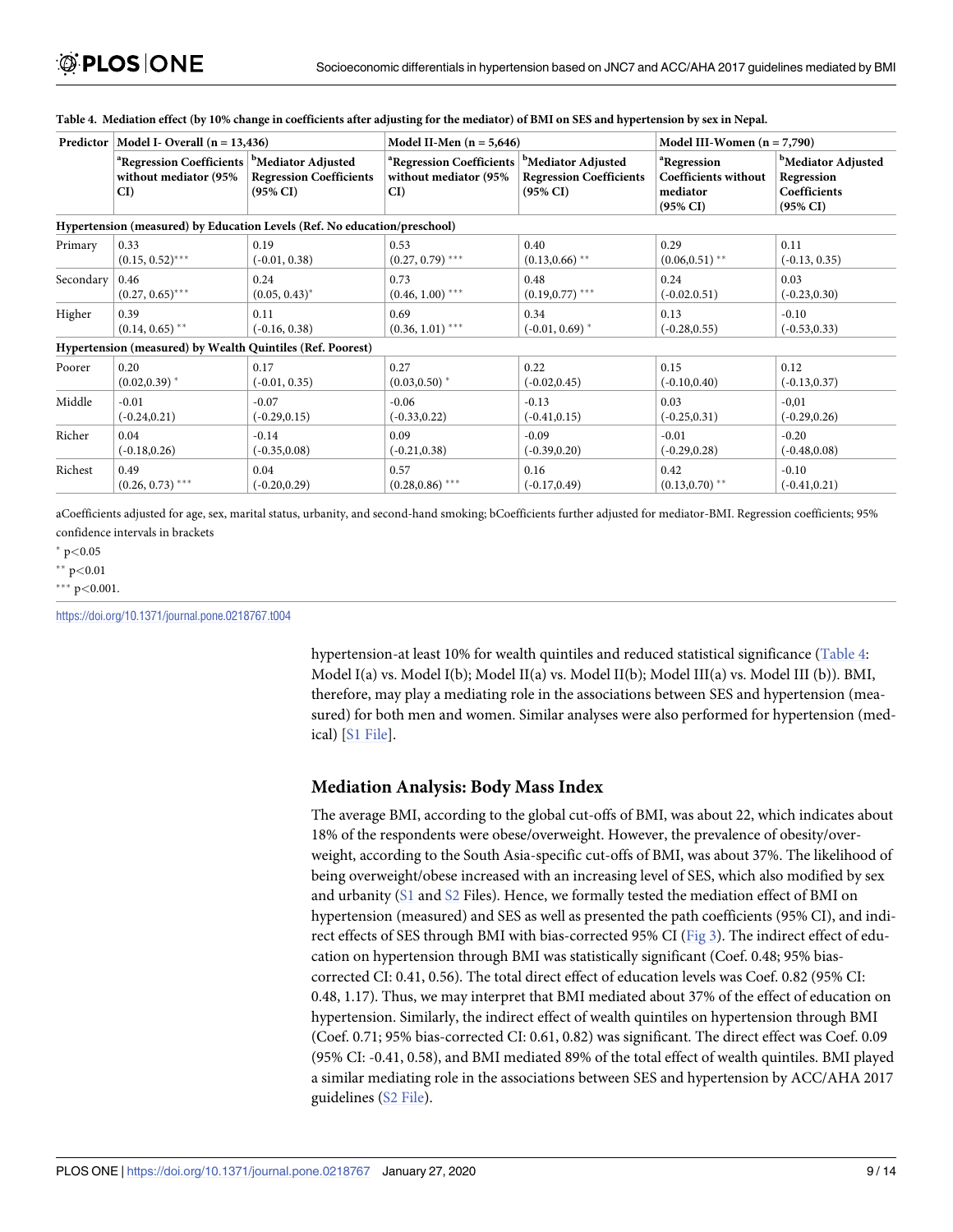

**Fig 3.** Mediating role of BMI in the association between SES and hypertension (measured) in Nepal. Path coefficients (95% CI) and indirect effect of SES on hypertension through BMI with bias-corrected 95% confidence intervals are reported. � p*<*0.05, �� p*<*0.01, ��� p*<*0.001. CI = Confidence Interval, BMI = Body Mass Index, DV = Dependent Variable, IV = Independent Variable, MV = Mediating Variable, SES = Socioeconomic Status.

<https://doi.org/10.1371/journal.pone.0218767.g003>

#### **Sensitivity analyses**

We conducted sensitivity analyses that assessed the associations between SES and hypertension (measured and medical) adjusted for potential confounders according to the new guidelines of ACC/AHA 2017, which were stratified by sex and urbanity (S2 File). These analyses produced estimates and trends that are very similar to those for primary analyses, which reinforce our findings that increasing SES is associated with an increased likelihood of having hypertension, which modified by sex and urbanity.

Our sensitivity analyses constructed nested logistic regression models for the associations between hypertension (measured and medical) and SES that progressively adjusted for age, sex, urbanity, marital status, exposure to second-hand smoke, and BMI (Table 4, S1 File). The estimates and trends reinforce our primary findings.

For the secondary outcome, we examined the associations between SES and BMI using two different approaches. Firstly, we conducted sex and urbanity stratified analyses for SES using both global and South Asia specific categories of BMI (S1 and S2 Files). Secondly, we tested BMI as a continuous variable in association with SES due to the low prevalence of obesity (S1 File). These results supported that the likelihood of being overweight/obese increased with an increasing level of SES, which also modified by sex and urbanity.

We also conducted mediation analysis for hypertension by new guidelines of ACC/AHA 2017, which reinforce our argument that the association between SES and hypertension is mediated by BMI (S2 File).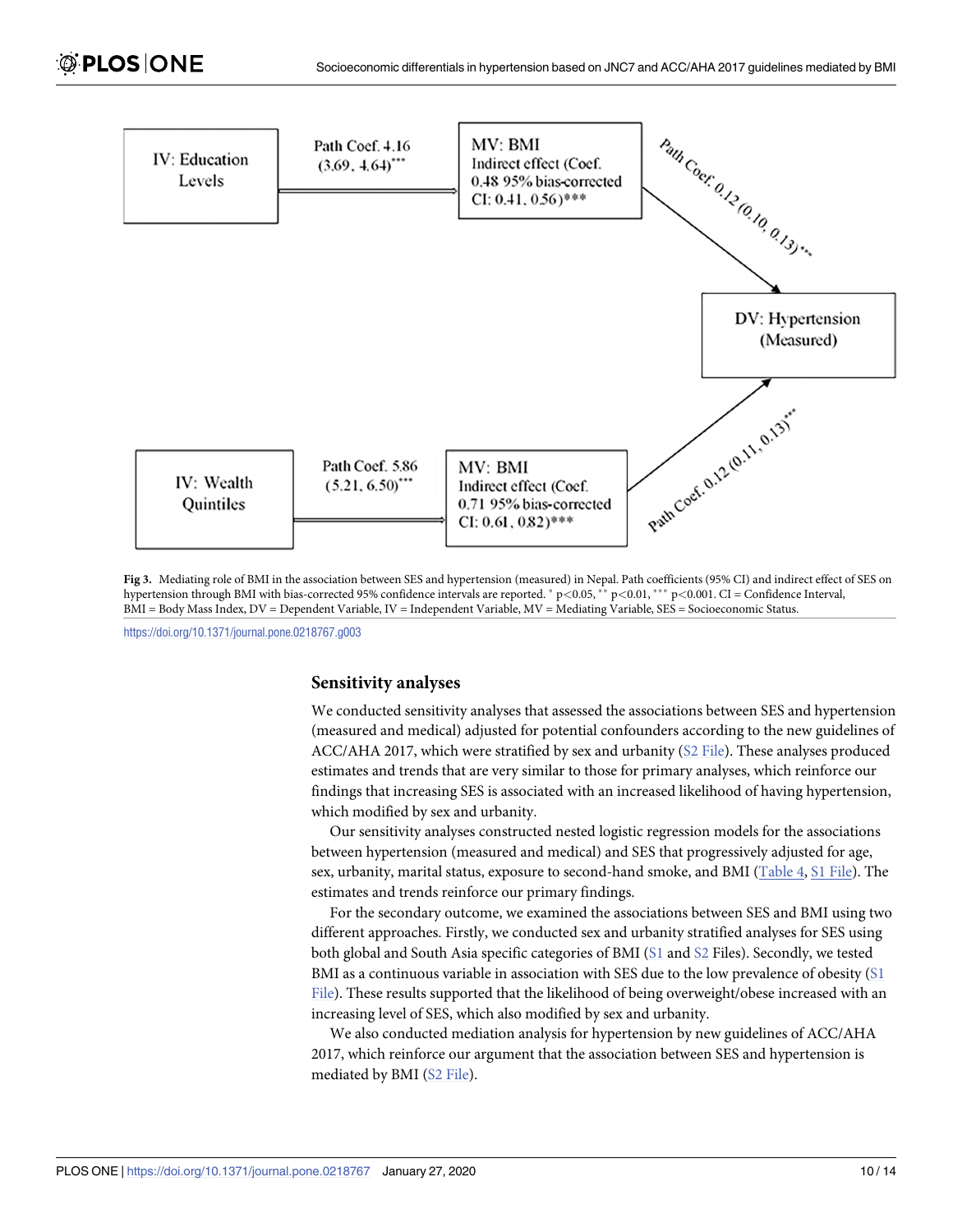#### **Discussion**

Our study, including 13,436 people from a nationally representative survey, finds that people with increasing levels of SES (education and wealth) are at an increased risk of having hypertension in Nepal, with the association (education) moderated by gender. These associations also modified by urbanity. Our novel finding is that BMI mediated the associations between SES and hypertension in the context of LMICs, particularly in Nepal. We found these results were comparable for both the JNC7 and the ACC/AHA 2017 guidelines.

Established evidence suggests that risk factors for cardiovascular disease (CVD), including hypertension, are highly prevalent in low SES groups in developed countries [12, 26]. In contrast to this evidence, our study shows that the prevalence of hypertension was greater among people with higher SES groups, which is consistent with recent studies conducted in LMICs, particularly in South Asia [15, 27–30]. Substantial differences between men and women were observed only in the association between education and hypertension, which is consistent with previous studies in developed countries  $[15, 31-34]$ . However, a recent study claimed that the evidence of CVD risk among higher SES group in low-income countries is limited to particular countries and argued that the risk of CVD in low-income countries is higher among people with lower levels of education [35]. The study, however, did not investigate whether the risk of hypertension would be the same as the risk of CVD that warrant further research [35]. Moreover, we believe that this argument is merely applicable in the south Asian settings particularly in Nepal, due to recent economic and demographic transition [7, 15, 21].

In line with these studies, our study observed that increasing levels of education and wealth quintiles have a positive association with higher likelihood of BMI both in men and women. Hence, we formally tested the mediating roles of BMI in the association between higher SES and hypertension and demonstrated that BMI attenuates the observed associations. In other words, BMI may help to explain broader SES differentials in hypertension, particularly by education and wealth quintiles. Evidence from higher-income countries also supported that BMI mediates the association between education and the risk of cardiovascular diseases [36].

Our observed results have several policy implications. The comprehensive understanding of the mechanisms of socioeconomic differentials in hypertension may help to take adequate measures for the prevention of risk of CVD in resource-poor settings. Findings related to SES by sex and rural-urban differences in hypertension will also guide to take gender-sensitive policy measures in reducing CVD and its modifiable risk factors.

Our study demonstrated that the prevalence of obesity/overweight, according to the South Asia-specific cut-offs of BMI, was at unhealthy levels, and the risk of being obese/overweight was increased by the increasing levels of SES (education and wealth)." Thus, the identification of BMI as a mediator of the higher SES and hypertension association emphasizes on this modifiable risk factor as a potential target for interventions to reduce CVD and related risk factors such as hypertension and elevated blood pressure in higher SES groups in LMICs. This study provides further evidence allied to the emergence of SES gradients in CVD and related risk factors. Although few recent studies found SES gradients in CVD risk in LMICs setting, this research contributes to previous work by bridging the fields of socioeconomic differentials in CVD risk and formally testing established theoretical models. The veracity of our findings is contingent on replication with longitudinal data and more comprehensive assessments of SES.

To the best of our knowledge, this is the first study found mediating roles of the modifiable risk factors of CVD in the SES and hypertension association using a nationally representative sample in a resource-poor setting. Our study also first time assessed the association between SES and hypertension according to standard hypertension JNC7 guideline and a new guideline recommended by the ACC/ AHA 2017. We observed sex and rural-urban differences in blood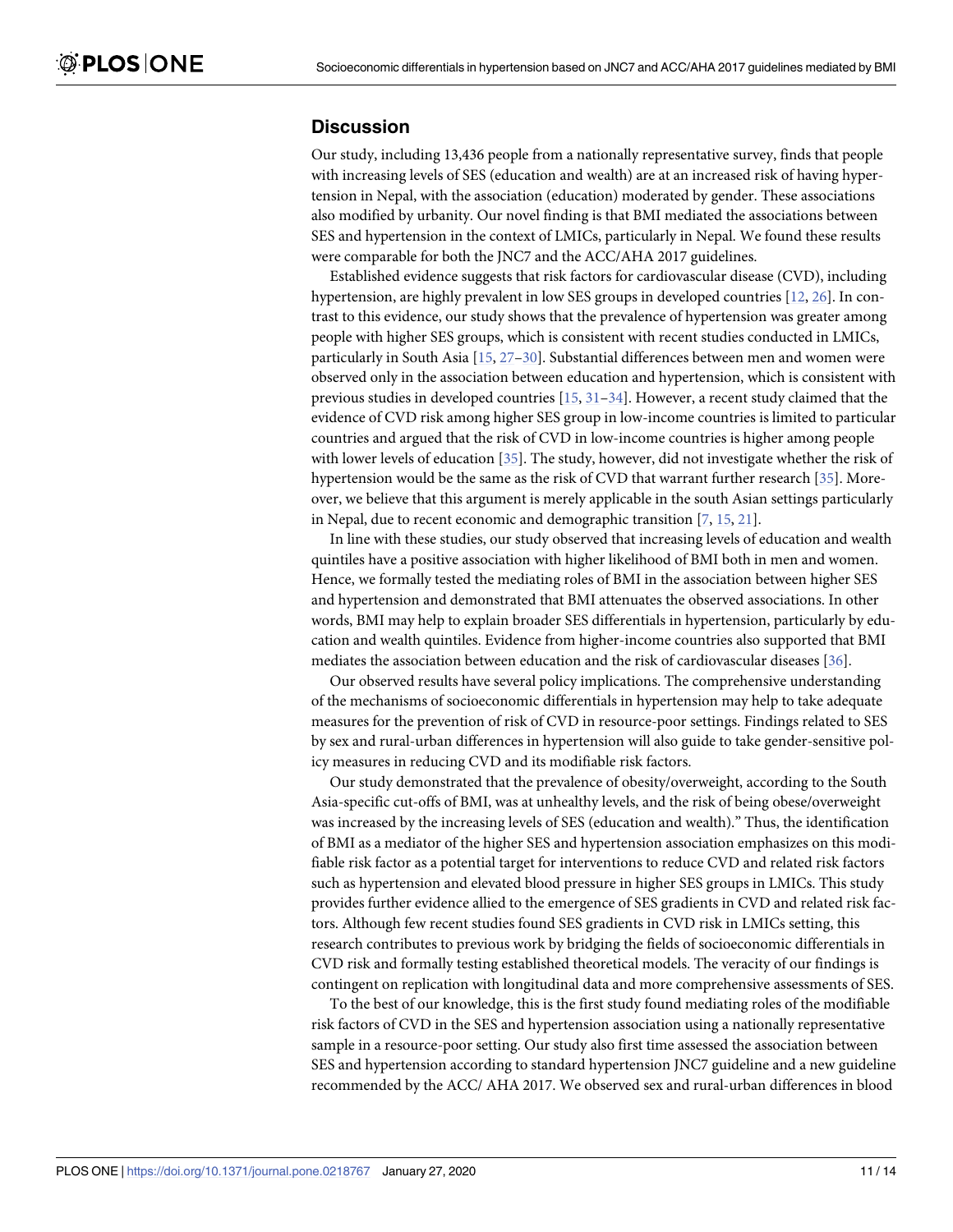pressure outcomes by sex and urbanity stratified analysis. For instance, recent studies also emphasized to investigate the SES gradient along with sex and rural-urban differences in blood pressure outcomes in Nepal [7, 8, 11, 37].

Along with these novel contributions and methodological strengths, some limitations may also be considered with the interpretation of the results. We were not able to assess the causality of the associations between SES and hypertension due to the cross-sectional nature of the data. Our measurement of SES omits an indicator of employment status, which should be assessed in detail in further research. Finally, blood pressure measurement error may occur due to the quality of medical staff training in various regions of Nepal, even though an automatic device for BP measurement had been used.

# **Conclusions**

In conclusion, higher SES was positively associated with the higher likelihood of having hypertension in Nepal according to both JNC7 and ACC/AHA 2017 guidelines. All of the observed trends were more pronounced in men than in women, and there was evidence of differences in these trends between residents in rural and urban areas. The association between higher SES and hypertension was mediated by BMI, which may help to explain broader socioeconomic differentials in CVD and related risk factors, particularly in terms of education and wealth. Our study suggests that the mediating factor of BMI should be tackled to diminish the risk of CVD in people with higher SES in LMICs.

## **Supporting information**

**S1 [File.](http://www.plosone.org/article/fetchSingleRepresentation.action?uri=info:doi/10.1371/journal.pone.0218767.s001) Supporting tables.** (DOCX)

**S2 [File.](http://www.plosone.org/article/fetchSingleRepresentation.action?uri=info:doi/10.1371/journal.pone.0218767.s002) Supporting figures.** (DOCX)

## **Acknowledgments**

The authors thank to MEASURE DHS for granting access to the Nepal Demographic and Health Survey 2016 data. We also thank Prof. Parisa Tehranifar for her critical comments and suggestions on the initial version.

#### **Author Contributions**

**Conceptualization:** Juwel Rana, Rakibul M. Islam.

**Data curation:** Juwel Rana.

**Formal analysis:** Juwel Rana, Kanchan Kumar Sen, Rakibul M. Islam.

**Methodology:** Kanchan Kumar Sen.

**Writing – original draft:** Juwel Rana, Zobayer Ahmmad, Kanchan Kumar Sen, Sanjeev Bista, Rakibul M. Islam.

**Writing – review & editing:** Zobayer Ahmmad, Kanchan Kumar Sen, Rakibul M. Islam.

#### **References**

**1.** Ibrahim MM, Damasceno A. Hypertension in developing countries. Lancet. 2012; 380: 611–619. [https://](https://doi.org/10.1016/S0140-6736(12)60861-7) [doi.org/10.1016/S0140-6736\(12\)60861-7](https://doi.org/10.1016/S0140-6736(12)60861-7) PMID: [22883510](http://www.ncbi.nlm.nih.gov/pubmed/22883510)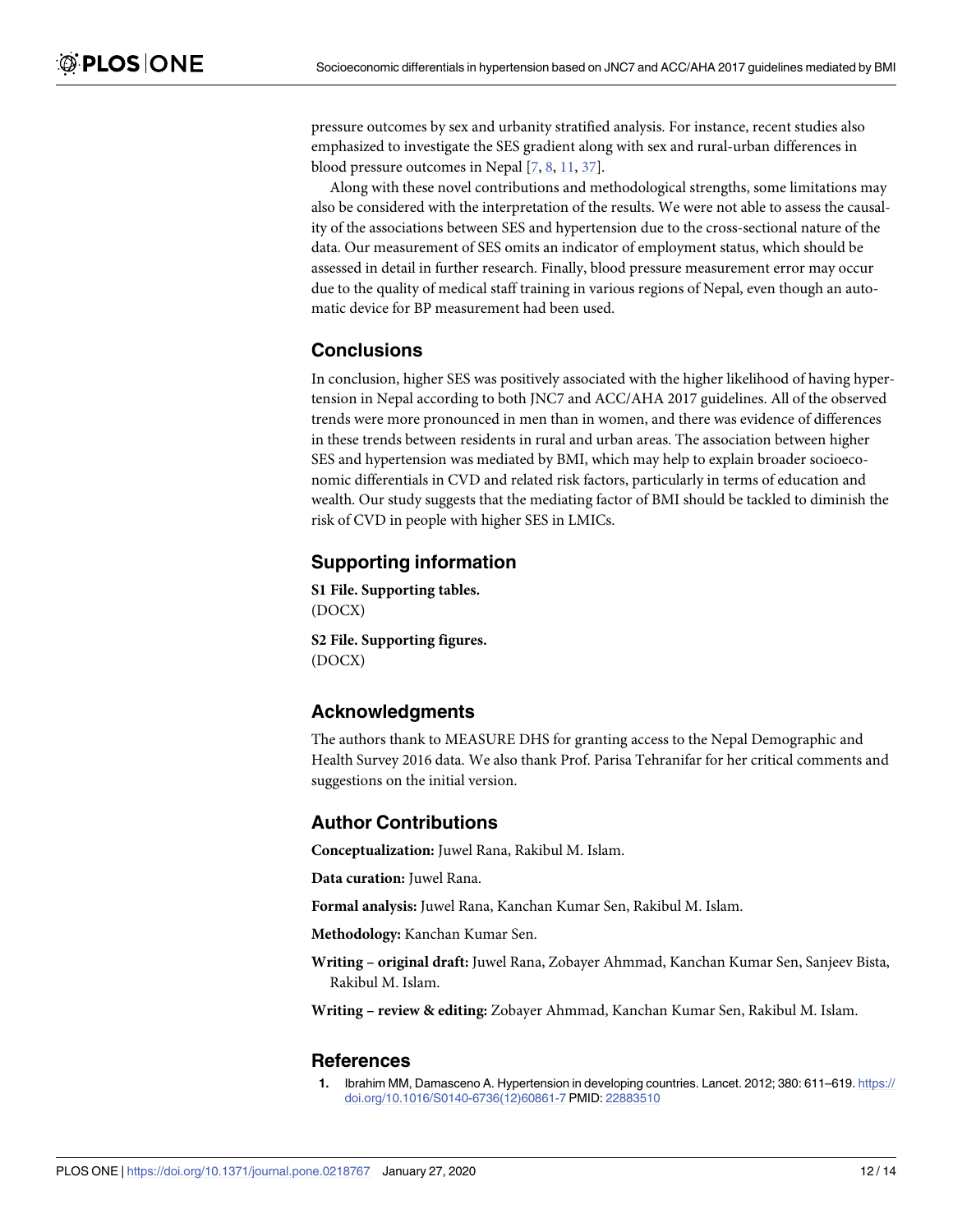- **2.** Danaei G, Lu Y, Singh GM, Carnahan E, Stevens GA, Cowan MJ, et al. Cardiovascular disease, chronic kidney disease, and diabetes mortality burden of cardiometabolic risk factors from 1980 to 2010: A comparative risk assessment. Lancet Diabetes Endocrinol. 2014; 2: 634–647. [https://doi.org/10.1016/](https://doi.org/10.1016/S2213-8587(14)70102-0) [S2213-8587\(14\)70102-0](https://doi.org/10.1016/S2213-8587(14)70102-0) PMID: [24842598](http://www.ncbi.nlm.nih.gov/pubmed/24842598)
- **3.** Tripathy JP, Thakur JS, Jeet G, Chawla S, Jain S. Alarmingly high prevalence of hypertension and prehypertension in North India-results from a large cross-sectional STEPS survey. PLoS One. 2017; 12: 1–16. <https://doi.org/10.1371/journal.pone.0188619> PMID: [29267338](http://www.ncbi.nlm.nih.gov/pubmed/29267338)
- **4.** Karmacharya BM, Koju RP, LoGerfo JP, Chan KCG, Mokdad AH, Shrestha A, et al. Awareness, treatment and control of hypertension in Nepal: Findings from the Dhulikhel Heart Study. Heart Asia. 2017; 9: 1–8. <https://doi.org/10.1136/heartasia-2016-010766> PMID: [28123454](http://www.ncbi.nlm.nih.gov/pubmed/28123454)
- **5.** Devkota S, Dhungana RR, Pandey AR, Bista B, Panthi S, Thakur KK, et al. Barriers to Treatment and Control of Hypertension among Hypertensive Participants: A Community-Based Cross-sectional Mixed Method Study in Municipalities of Kathmandu, Nepal. Front Cardiovasc Med. 2016; 3. [https://doi.org/](https://doi.org/10.3389/fcvm.2016.00026) [10.3389/fcvm.2016.00026](https://doi.org/10.3389/fcvm.2016.00026) PMID: [27532038](http://www.ncbi.nlm.nih.gov/pubmed/27532038)
- **6.** Krishnan A, Garg Ii R, Kahandaliyanage A. Hypertension in the South-East Asia Region: an overview. Reg Heal Forum. 2013; 17: 1–14.
- **7.** Aryal KK, Mehata S, Neupane S, Vaidya A, Dhimal M, Dhakal P, et al. The burden and determinants of non-communicable diseases risk factors in Nepal: Findings from a nationwide STEPS survey. PLoS One. 2015; 10: 1–18. <https://doi.org/10.1371/journal.pone.0134834> PMID: [26244512](http://www.ncbi.nlm.nih.gov/pubmed/26244512)
- **8.** Karki K, Dahal B, Regmi A, Poudel A and Gurung Y. WHO STEPS Surveillance: Non-communicable Diseases Risk Factors Survey. 2008. Kathmandu: Ministry of Health and Population, GoN, Society for Local Integrated Development Nepal (SOLID Nepal) and WHO 2008.
- **9.** Chobanian A V., Bakris GL, Black HR, Cushman WC, Green LA, Izzo JL, et al. Seventh report of the Joint National Committee on Prevention, Detection, Evaluation, and Treatment of High Blood Pressure. JAMA. 2003; 289: 2560–2572. <https://doi.org/10.1001/jama.289.19.2560> PMID: [12748199](http://www.ncbi.nlm.nih.gov/pubmed/12748199)
- **10.** Whelton PK, Carey RM, Aronow WS, Casey DE, Collins KJ, Dennison Himmelfarb C, et al. 2017 ACC/ AHA/AAPA/ABC/ACPM/AGS/APhA/ASH/ASPC/NMA/PCNA Guideline for the Prevention, Detection, Evaluation, and Management of High Blood Pressure in Adults: A Report of the American College of Cardiology/American Heart Association Task Force on Clinical Practice Guidelines. J Am Coll Cardiol. 2018; 71: e127–e248. <https://doi.org/10.1016/j.jacc.2017.11.006> PMID: [29146535](http://www.ncbi.nlm.nih.gov/pubmed/29146535)
- **11.** Kibria GM Al, Swasey K, Kc A, Mirbolouk M, Sakib MN, Sharmeen A, et al. Estimated Change in Prevalence of Hypertension in Nepal Following Application of the 2017 ACC/AHA Guideline. JAMA Netw open. 2018; 1: e180606. <https://doi.org/10.1001/jamanetworkopen.2018.0606> PMID: [30646022](http://www.ncbi.nlm.nih.gov/pubmed/30646022)
- **12.** Leng B, Jin Y, Li G, Chen L, Jin N. Socioeconomic status and hypertension: a meta-analysis. J Hypertens. 2015; 33. <https://doi.org/10.1097/HJH.0000000000000428> PMID: [25479029](http://www.ncbi.nlm.nih.gov/pubmed/25479029)
- **13.** Grotto I, Huerta M, Sharabi Y. Hypertension and socioeconomic status. Curr Opin Cardiol. 2008; 23: 335–339. <https://doi.org/10.1097/HCO.0b013e3283021c70> PMID: [18520717](http://www.ncbi.nlm.nih.gov/pubmed/18520717)
- **14.** Kreatsoulas C, Corsi DJ, Subramanian S V. Commentary: The salience of socioeconomic status in assessing cardiovascular disease and risk in low- and middle-income countries. Int J Epidemiol. 2015; 44: 1636–1647. <https://doi.org/10.1093/ije/dyv182> PMID: [26493737](http://www.ncbi.nlm.nih.gov/pubmed/26493737)
- **15.** Harshfield E, Chowdhury R, Harhay MN, Bergquist H, Harhay MO. Association of hypertension and hyperglycaemia with socioeconomic contexts in resource-poor settings: The Bangladesh Demographic and Health Survey. Int J Epidemiol. 2015; 44: 1625–1636. <https://doi.org/10.1093/ije/dyv087> PMID: [26150556](http://www.ncbi.nlm.nih.gov/pubmed/26150556)
- **16.** He Y-H, Jiang G-X, Yang Y, Huang H-E, Li R, Li X-Y, et al. Obesity and its associations with hypertension and type 2 diabetes among Chinese adults age 40 years and over. Nutrition. 2009; 25: 1143–1149. <https://doi.org/10.1016/j.nut.2009.04.003> PMID: [19592220](http://www.ncbi.nlm.nih.gov/pubmed/19592220)
- **17.** Allen L, Williams J, Townsend N, Mikkelsen B, Roberts N, Foster C, et al. Socioeconomic status and non-communicable disease behavioural risk factors in low-income and lower-middle-income countries: a systematic review. Lancet Glob Heal. 2017; 5: e277–e289. [https://doi.org/10.1016/S2214-109X\(17\)](https://doi.org/10.1016/S2214-109X(17)30058-X) [30058-X](https://doi.org/10.1016/S2214-109X(17)30058-X) PMID: [28193397](http://www.ncbi.nlm.nih.gov/pubmed/28193397)
- **18.** Pelletier DL, Rahn M. Trends in body mass index in developing countries. Food Nutr Bull. 1998; 19: 223–239. <https://doi.org/10.1177/156482659801900305>
- **19.** Bhurosy T, Jeewon R. Overweight and obesity epidemic in developing countries: A problem with diet, physical activity, or socioeconomic status? Sci World J. 2014; 1–7. [https://doi.org/10.1155/2014/](https://doi.org/10.1155/2014/964236) [964236](https://doi.org/10.1155/2014/964236) PMID: [25379554](http://www.ncbi.nlm.nih.gov/pubmed/25379554)
- **20.** Amugsi DA, Dimbuene ZT, Mberu B, Muthuri S, Ezeh AC. Prevalence and time trends in overweight and obesity among urban women: An analysis of demographic and health surveys data from 24 African countries, 1991–2014. BMJ Open. 2017; 7: 1–12. <https://doi.org/10.1136/bmjopen-2017-017344> PMID: [29079606](http://www.ncbi.nlm.nih.gov/pubmed/29079606)